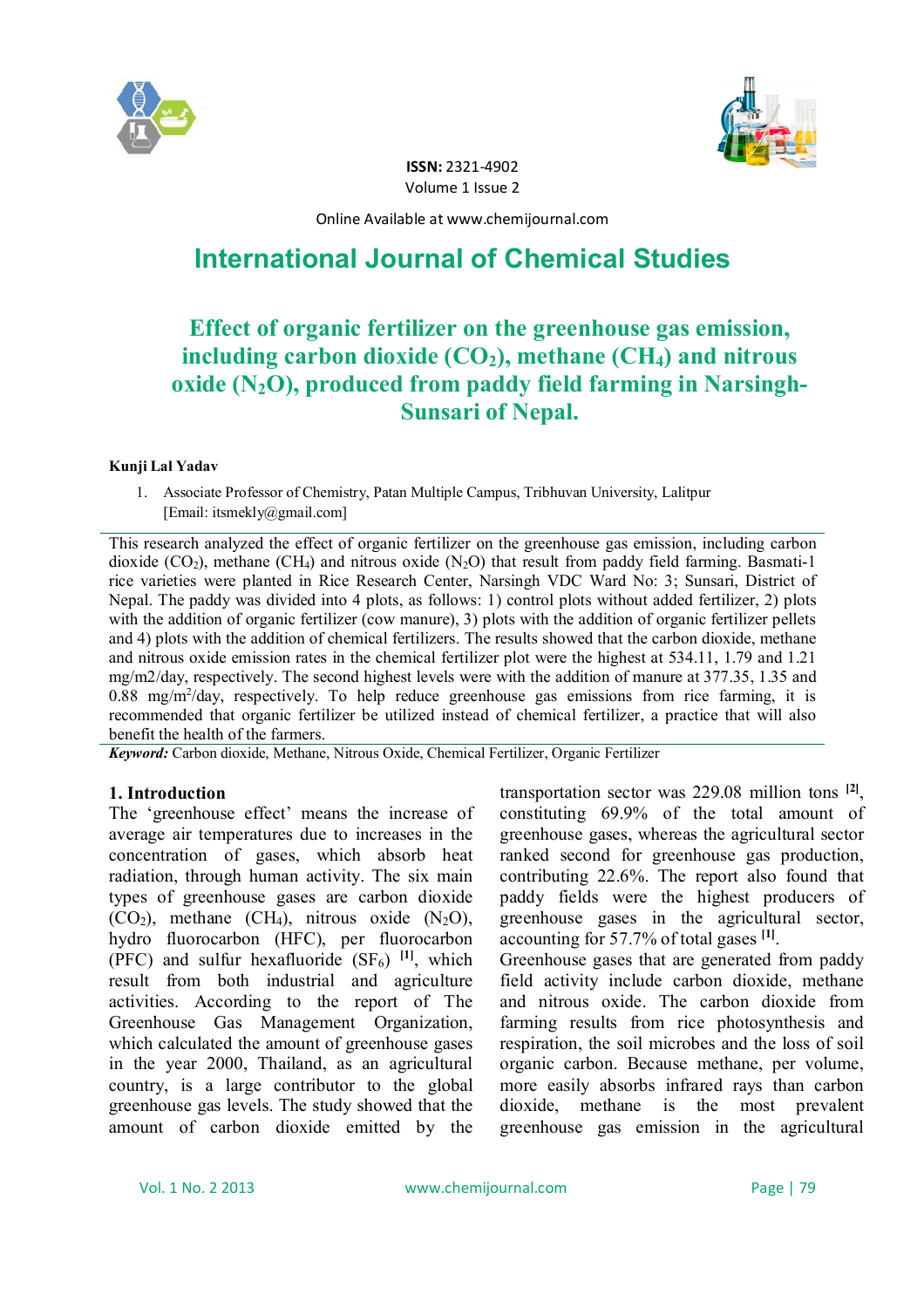sector, as it evolves under anaerobic conditions and through organic decomposition. Nitrous oxide results from the general use of nitrogen fertilizers, which decompose into nitrous oxide through the denitrification process caused by flooding **[3]** .

Thus, this research focused on the use of organic fertilizers in paddy fields to reduce global warming by reducing greenhouse gas emission. The main issues of this study are to develop ways to reduce the contribution of paddy farming to global warming. The results of this study can be applied by the farmers in efforts to reduce greenhouse gas emissions from paddy farming.

## **2. Material and Methods 2.1 Experimental Design**

## **2.1.1 Paddy Field Plot Preparations**

Organic paddy fields belonging to Rice Research Center, Narsingh VDC Ward No: 3; Sunsari, District of Nepal., were used for the experiment. Each plot was 20x20 meters. Preparation of the area involved removing rice stubble, plowing to a depth not exceeding 30 centimeters and constructing a ridge in each plot to prevent the contamination or flooding from adjacent plots. Out-of-season rice was then planted by transplanting rice seedlings.

#### **2.1.2 Seedling Preparation**

Provided by NARC (National Agriculture Research Council), seeds of the Basmati-1 variety, which is uniform in seed size and weight, that were not contaminated and 80% sprouted were selected. The seeds were soaked in water for 12 hours then covered with gunny sacks for 2 nights. The seeds that sprouted were sowed into small plots, with a sowing ratio of 50 grams per cubic meter. The seeds were maintained for 25-30 days until the rice sprouted, and the seedlings were harvested and transplanted to the experimental plots.

## **2.1.3 Fertilizer Preparation**

The fertilizers used included organic fertilizer (cow manure), which was obtained from noncontaminated sources, pellet organic fertilizer, and chemical fertilizer (formulas 16-20-0 and 460-0) that was purchased from the market of Janakpurdham, Dhanusha, Nepal. A random sampling of all of the fertilizers was performed to analyze for acid-forming or nonacid-forming properties, pH, moisture content, total nitrogen, the C/N ratio and total organic carbon.

## **2.1.4 Rice Planting and Maintenance**

The rice planting was divided into 2 stages: the first stage was to plant seeds in small plots by sowing the paddy seeds and allowing them to sprout in approximately 25-30 days; the second stage was to harvest and replant into experimental plots. A water level of 5-10 centimeters was maintained throughout the experiment.

## **2.1.5 Fertilizer Application**

The conditions for each experimental plot were as follows: 1) no added fertilizer; 2) organic fertilizer (cow manure) added during the plot preparation at a rate of 3.13 ton/ha, at 60 days after rice transplantation at a rate of 1.88 ton/ha and the addition of 1.25 ton/ha at the maturation and panicle-formation stages; 3) initially adding pellet organic fertilizer during the paddy field preparation at a rate of 0.13 ton/ha, adding pellet organic fertilizer at the vegetative stage at a rate of 0.13 ton/ha or after 60 days of transplanting the rice seedlings and adding pellet organic fertilizer at a rate of 0.06 ton/ha at the maturation stage and 4) adding chemical fertilizer, formula 16-20-0, during the initial stage at a rate of 0.19 ton/ha and adding chemical fertilizer formula 46- 0-0 at a rate of 0.05 ton/ha at the vegetative stage and 0.05 ton/ha at the maturation stage.

## **2.2 Sample Collection and Analysis**

The air was sampled during the following 5 stages: before planting, initial stage, vegetative stage, panicle-formation stage and maturation stage. Air samples were collected in a canister using the following sampling method. The chamber used was 0.6 meters wide, 0.6 meters long and 0.8 meters high, with an area of 0.29 cubic meters. Prior to the sampling period, the chamber was placed in the plots after the rice was planted, and an air pump was used to draw an air sample, which was stored in a sample bag. The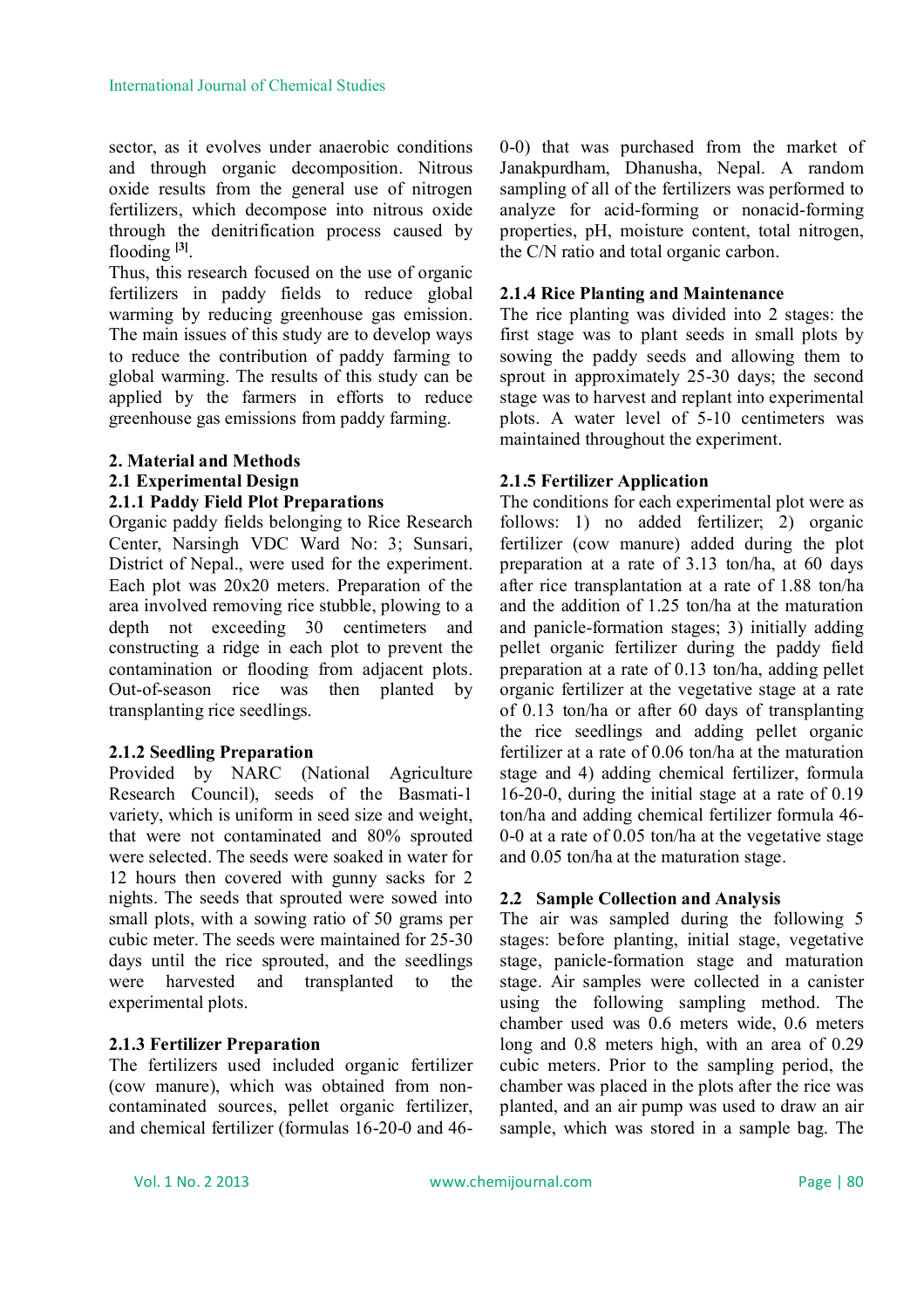air samples were analyzed for carbon dioxide and methane using gas chromatography (GC), and nitrous oxide was analyzed using flourier transform infrared spectroscopy (FTIR). The concentration of greenhouse gas was analyzed for flux using the following equation **[4]** .

$$
[F] = \frac{BVSTDxdCxMWx1000x60}{104x22400xAxdt} \dots (1)
$$

Where,

 $F =$  Flux value for each gas (mg/m<sup>2/</sup>hr)  $BV = Volume$  inside the plastic box at a point located above the flooding level  $(cm<sup>3</sup>)$  $B.P =$  Ambient Pressure at that time (mm Hg) MW= Molecular weight for each gas  $T =$  Temperature of the air in the box  $(^{0}C)$  $A = Cross Section of the box (m<sup>2</sup>)$ dC = Differential concentration of each gas at time zero and t (minute)  $dt =$ Contact time (minute)

## **2.2.1 Statistical Analysis**

Variation of carbon dioxide, methane and nitrous oxide emission data from the experiment was analyzed using ANOVA, and the differences of the data were compared using duncan's new multiple range Test (DMRT). The statistical analysis was implemented using statistical package for the social science (SPSS).

## **3. Results and Discussion**

## **3.1 Quantity of Greenhouse Gas Emission**

Different fertilizers were used for the experiment: organic fertilizer (cow manure), pellet organic fertilizer and chemical fertilizer (formulas 16-20- 0 and 46-0-0). Both the organic fertilizer (cow manure) and pellet organic fertilizer, composed of nitrogen, phosphorus, and potassium (N:P:K), were expected to affect the greenhouse gas emissions due to agricultural activity. The overall analysis concluded that the carbon dioxide, methane and nitrous oxide were emitted at statistically significant differences (P<0.05). Detail of the greenhouse gas emission is shown in Table 1.

| <b>Plots</b>   | Emission of greenhouse gas $(mg/m^2/day)$ |                 |                         |  |
|----------------|-------------------------------------------|-----------------|-------------------------|--|
|                | CO <sub>2</sub>                           | CH <sub>4</sub> | $N_2$ O                 |  |
| C Plots        | $269.72 \pm 39.59a$                       | $1.20 \pm 0.16$ | $0.27 \pm 0.05^{\rm a}$ |  |
| A Plots        | $377.35 \pm 27.87$ a                      | $1.35 \pm 0.3$  | $0.88 \pm 0.03^{ab}$    |  |
| <b>B</b> Plots | $272.56 \pm 33.3a$                        | $1.28 \pm 0.18$ | $0.42 \pm 0.04^{ab}$    |  |
| R Plots        | 534.11 $\pm$ 109.05b                      | $1.79 \pm 0.28$ | $1.21 \pm 0.06^{\rm b}$ |  |

**Table 1:** Quantity of Greenhouse Gas Emission after Fertilizer Application in Plots

Note: Mean  $\pm$  SEM, n=3. Numbers followed by the same letter in each column are not significantly different at P<0.05 using DMRT.

C Plots = control plots without added fertilizer

A Plots = plots with the addition of organic fertilizer (cow manure)

B Plots = plots with the addition of organic fertilizer pellets

R Plots = plots with the addition of chemical fertilizer

## **3.2 Carbon Dioxide Emission**

Paddy fields with the added chemical fertilizer emitted the most carbon dioxide gas, averaging 534.11 mg/m<sup>2</sup>/day. The lowest was found in the paddy fields that contained added organic fertilizer (cow manure). The organic fertilizer

pellet plot and control plot emitted carbon dioxide gas at rates of 377.35, 272.56 and 269.72 mg/m<sup>2</sup> /day, respectively. The carbon dioxide emission rates were not statistically significant different; however, the results of this study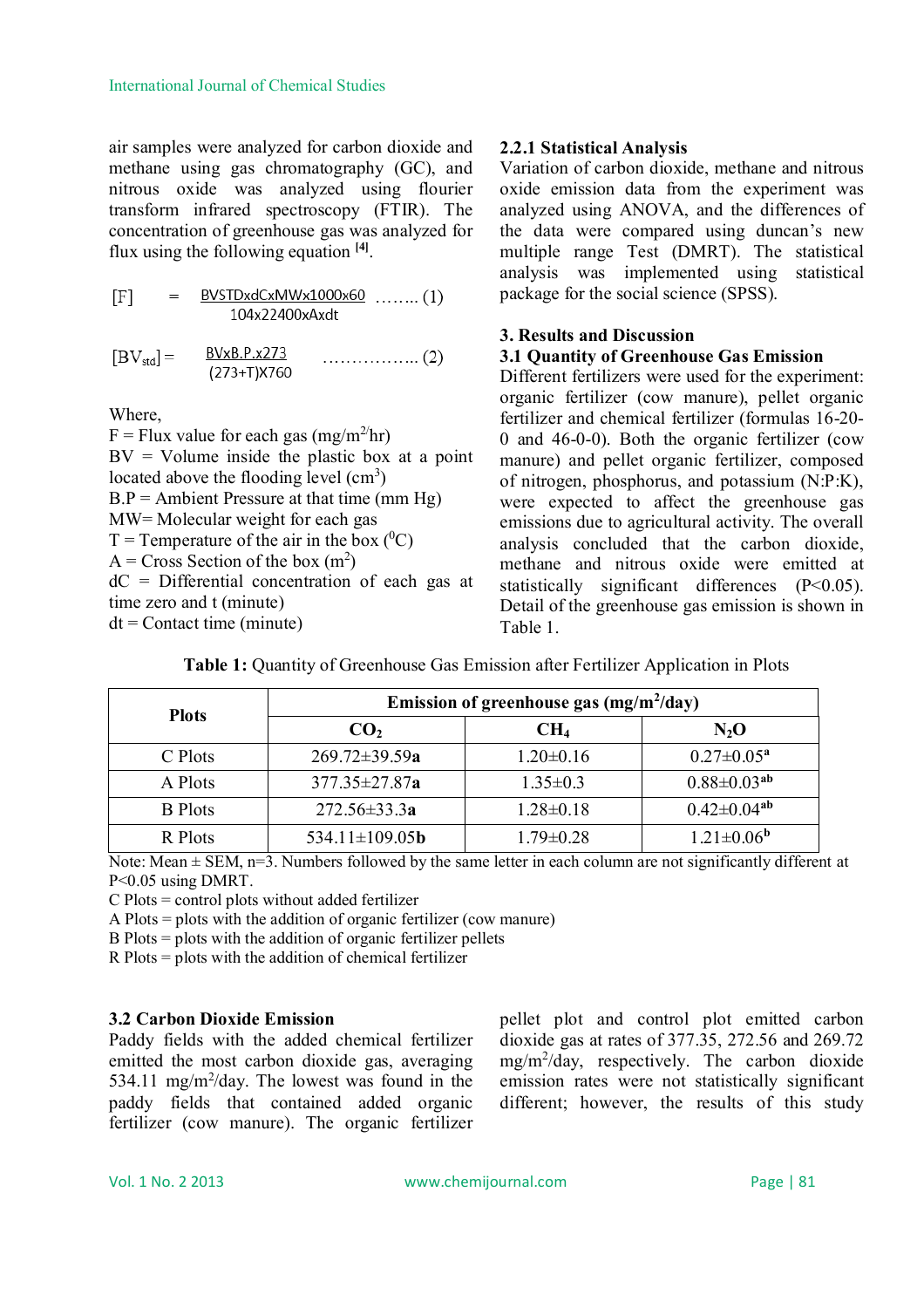indicate that the addition of fertilizer in paddy fields increases the carbon dioxide emission rates. The carbon dioxide emission is generated by organic decomposition in the soil under aerobic conditions. Hence, a high quantity of organic matter is an important factor in increasing carbon dioxide emissions, which corresponds to Tattao **[5]** who studied the total density of fertilizer by varying the ratio for agriculture: the N:  $P_2O_5$  ratio was varied at a level of 9.6:9.6 and 28.8:28.8, and the results indicated that the soil density increases from 1.15 gram per cubic meter to 1.47 gram per cubic meter when the ratio is increased. When adding fertilizer to the soil, both the nitrogen and soil density will increase. In the present study, the quantity of carbon dioxide in each plot experiment found that carbon dioxide emitted through rice plant. The panicle-formation stage displayed the highest carbon dioxide level, after the plot with added chemical fertilizer, which had the highest carbon dioxide emission during the harvest period. This finding corresponds to Redeker's **[6]** research, which indicated that plants of the Chainat variety had the highest emission rate  $(539.6 \text{ mg/m}^2/\text{day})$  during the panicleformation stage.

#### **3.3 Methane Emissions**

The methane emission quantity shows that adding fertilizer in each plot effected the methane emissions. The highest rate of methane emission occurred in the plot with the added chemical fertilizer and measured an average rate of 1.79 mg/m<sup>2</sup> /day. The plot with the added organic fertilizer (cow manure) and organic fertilizer pellets emitted methane at the average rate of 1.35 and 1.28 mg/m<sup>2</sup>/day, respectively. In addition, the control plot emitted the lowest methane level, at the rate of  $1.20 \text{ mg/m}^2/\text{day}$ . All of the methane emission rates in all of the plots showed differences that were not statistically significant. Most of the methane emitted by the paddy field was generated by the microbiological decomposition in the soil. It was also found that the rice in each growth stage has a statistically significant difference in the emission rate (P<0.05). When compared with the methane emission rate of each plot during the rice growth

stages, we found that the rice in the vegetative stages had the highest emission rate, with a statistically significant difference (P<0.05). In addition, the plot with the added chemical fertilizer had the highest methane emission rate, at  $3.03 \text{ mg/m}^2/\text{day}$ . The ranking order for the methane emission rate is the plot with added organic fertilizer pellets, the organic fertilizer (cow manure) and the control plot, at 2.88, 1.68 and 1.03 mg/m<sup>2</sup> /day, respectively. A similar study by Ying and Tai **[7]** evaluated the methane emission from pre-germinated direct-seeded lowland rice of different seed varieties combined with water management and chemical fertilizer addition during out-of-season rice growth. The results of the present study showed that the highest methane emission rate was generated during the plant growth between 16-40 days or by rice in the vegetative stage.

#### **3.4 Nitrous Oxide Emission**

The control plot, added organic fertilizer (cow manure) plot and organic fertilizer pellet plot emitted nitrous oxide at averages of 0.27, 0.88 and 0.42 mg/m<sup>2</sup>/day, respectively. The plot with added chemical fertilizer emitted the most nitrous oxide during the rice season, at a rate of 1.21 mg/m<sup>2</sup> /day. In addition, adding fertilizer increased the nitrous oxide emissions, a finding that was especially noted in the plot with the chemical fertilizer. The nitrous oxide emission was directly affected by the chemical fertilizer component, the N:P:K ratio of 16:20:0 and 46:0:0, which corresponds to Stevenson and Cole **[8]** who studied the use of fertilizer with a high nitrogen component in agriculture, reporting higher amounts of nitrous oxide emissions. Moreover, the comparison of the nitrous oxide emission rate during each rice growth stage found that the plants in the vegetative stage emitted the highest amount of nitrous oxide. In addition, newly germinated rice seedlings depend on large quantities of nutrients for strong and complete **[9]** growth. Hence, fertilizer formula 46-0-0 was added to the paddy field, and the results showed that the nitrous oxide emission was the highest during the vegetative stage because the high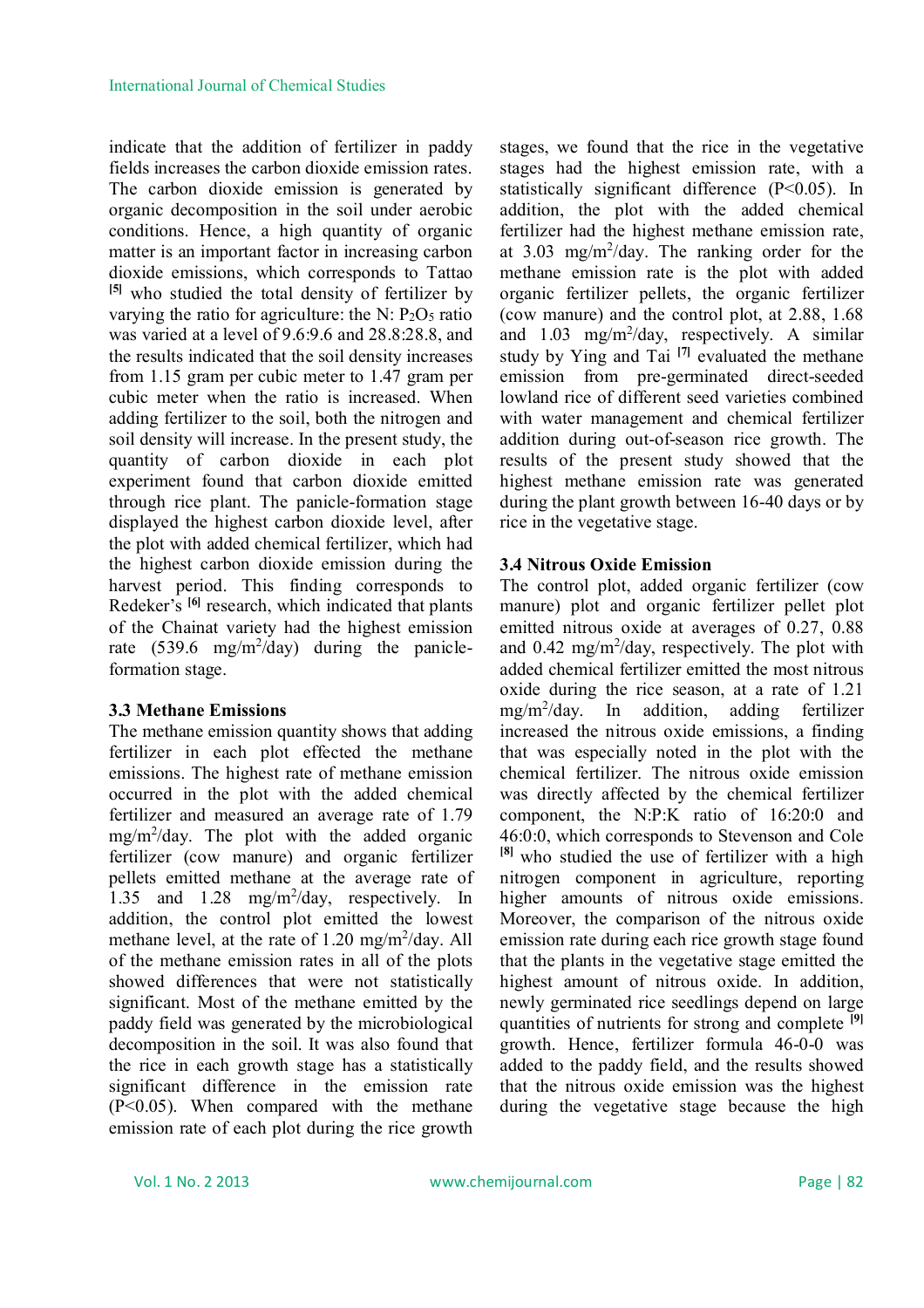quantity of nitrogen in the fertilizer increased the nitrous oxide emission rate.

The application of fertilizer increased the greenhouse gas emission during rice cultivation. The plot with the added chemical fertilizer formulas, 16-20-0 and 46-0-0, which are considered appropriate for rice growth **[10]** , increased some of the greenhouse gas emissions. The highest levels of carbon dioxide emission (36.74%), methane emission (31.85%) and nitrous oxide (43.53%) of the total greenhouse gas emissions during rice growth are illustrated in Table 2. The application of chemical fertilizer

caused higher greenhouse gas emissions than the organic fertilizer because chemical fertilizers indirectly affect soil reactions, resulting in microbial changes that slow the decomposition of organic substances and increase the accumulation of organic substances in the soil. Moreover, the increase in organic substances contained in the soil raises the amount of methane that will be emitted <sup>[11]</sup>. In addition, the denitrification process will be initiated, whereby nitrate is converted to nitrogen gas under anaerobic conditions by microorganisms in the soil **[12]** .

| Table 2: Percentage of greenhouse gas emission |  |
|------------------------------------------------|--|
|------------------------------------------------|--|

| <b>Plots</b>   | Emission of greenhouse gas $(\% )$ |         |                      |  |
|----------------|------------------------------------|---------|----------------------|--|
|                | Carbon dioxide                     | Methane | <b>Nitrous oxide</b> |  |
| C Plots        | 36.74                              | 21.35   | 9.71                 |  |
| A Plots        | 25.96                              | 24.02   | 31.65                |  |
| <b>B</b> Plots | 18.75                              | 22.78   | 15.11                |  |
| R Plots        | 18.55                              | 31.85   | 43.53                |  |
| Total          | 100                                | 100     | 100                  |  |

Note:

C Plots = control plots without added fertilizer

A Plots = plots with the addition of organic fertilizer (cow manure)

B Plots = plots with the addition of organic fertilizer pellets

R Plots = plots with the addition of chemical fertilizer

Therefore, to reduce greenhouse gas emissions due to paddy field farming, agriculturists should add organic fertilizer instead of chemical fertilizer, which would also afford benefits to the health of the agriculturists. However, it may be difficult for agriculturists to switch to organic fertilizer because chemical fertilizer results in good production and many individuals neglect to consider the negative effects on the environment. Based on this research, the highest rice production occurred under the treatment of added organic fertilizer (cow manure), and the remaining ranking order was paddy fields with added chemical fertilizer, pellet organic fertilizer and the control plots, respectively; the production for each field was 3.59, 3.34, 2.71 and 2.00 ton/ha, respectively. To promote the use of organic fertilizer, relevant agencies should provide information that is relevant to environmental effects and health impacts on both the producer and consumer. Moreover, such guidance for the reduction of greenhouse gases due to agriculture should be provided for acceptance by the agriculturist in addition to the consideration of rice production. Furthermore, agriculturists should be encouraged to utilize organic fertilizer, as it results in the reduction of greenhouse gas emissions from agriculture and is considered as part of the Clean Development Mechanism (CDM) for Nepal to reduce greenhouse gas emission. Additionally, organic fertilizer is more efficient in enriching the soil, promotes soil aeration and looseness and contains more and varied nutrients than chemical fertilizer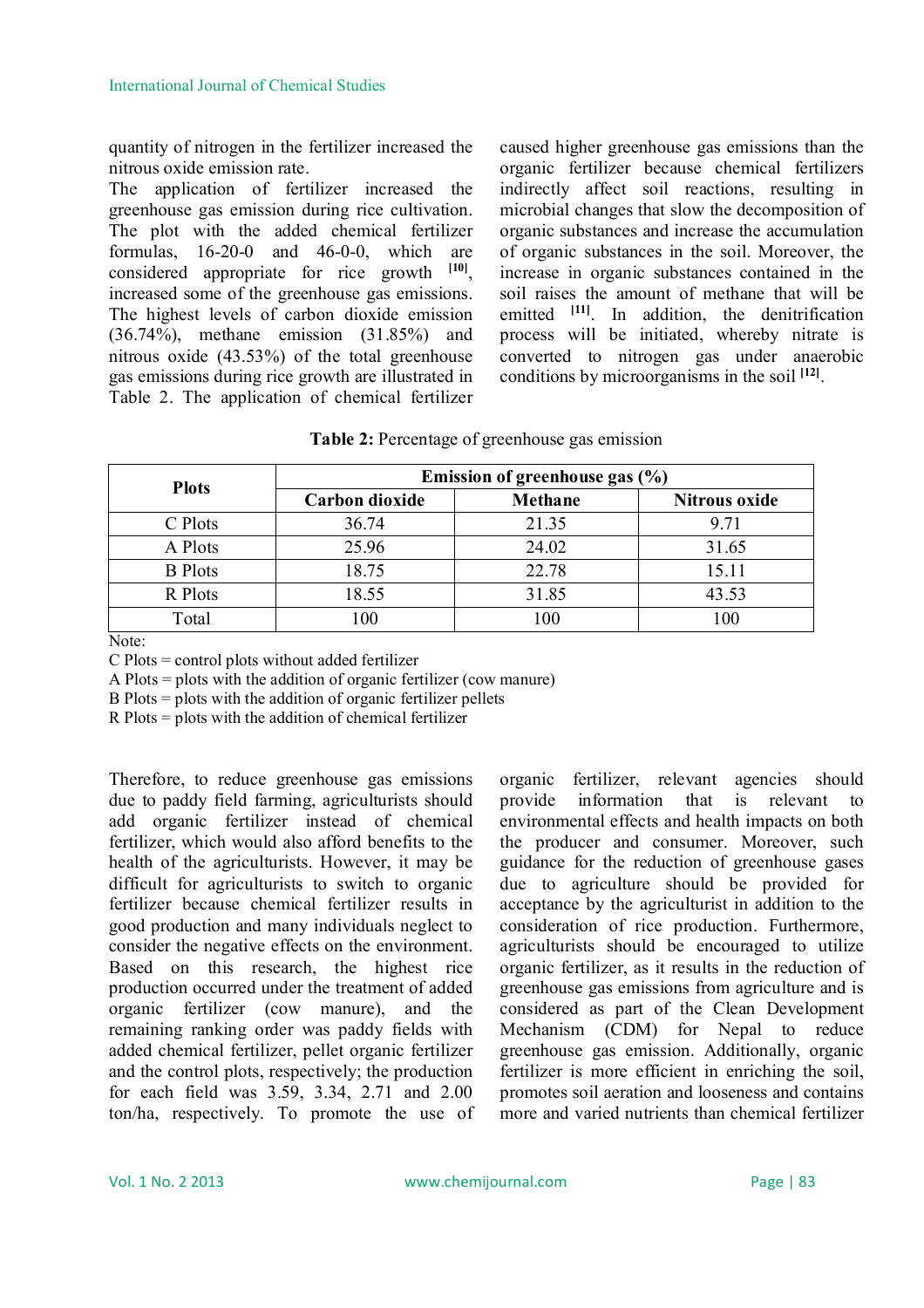**[13]**. Furthermore, modifications of water management by adding a small amount of water and draining when the rice plants reach the vegetative stage and then allowing evaporation as a natural process complies with the study of Tsuruta and Hirose **[14]** and results in the reduction of methane and nitrous oxide production.

#### **4. Conclusion**

#### **4.1 Effect of Fertilizer on the Quantity of Greenhouse Gas Emission**

The quantity of greenhouse gas emitted from the experimental plots indicated that paddy field with added chemical fertilizer had the highest emission rates when compared to all of the plots. The greenhouse gases in this study were carbon dioxide, methane and nitrous oxide, and the emission rates were 534.11, 1.79 and 1.21 mg/m2/day, respectively. The plot with the added organic fertilizer pellets had the lowest emission rates of 272.56, 1.28 and 0.42 mg/m<sup>2</sup>/day, respectively. The greenhouse gas emission rates for each gas type and paddy field were statistically significant (P<0.05).

## **4.2 Effect of Greenhouse Gas Emission during Rice Growth**

The study of the greenhouse gas emission from the plots also compared each rice growth stage, with all of the fields emitting carbon dioxide mostly during the panicle-formation stage. Furthermore, during the vegetative stage, methane and nitrous oxide were mostly emitted by all of the plots; the drainage of water from the paddy fields after the vegetative stage resulted in decreased greenhouse gas emission in all of the plots. The lowest greenhouse gas emission rate for all stage was found prior to the harvest rice stage. The difference in each rice growth stage was statistically significant (P<0.05).

## **4.3 Guidance for the Reduction of Greenhouse Gas Emission from Paddy Field Farming**

To reduce carbon dioxide, agriculturists should be encouraged to discard organic waste instead of burning, decrease plowing and provide mostly carbon dioxide in the carbon cycle in an organic form to slow organic decomposition and increase photosynthesis. For methane reduction, agriculturists should avoid adding large amounts of organic fertilizer, improve soil quality by increasing aeration and drain water from the paddies prior to the panicle-formation stage. For nitrous oxide reduction, farmers can add organic fertilizer instead of chemical fertilizer; however, organic fertilizer must also contain a low quantity of nitrate.

Finally, the application of organic fertilizer in agriculture, especially paddy field farming, would protect and conserve the environment through pollution prevention from non-point sources.

## **5. Acknowledgment**

I would like to thank the farmers and Researchers of Rice Research Center, Narsingh VDC Ward No: 3; Sunsari, District, Nepal, for providing a site to conduct the experiment and the Department of Chemistry, Patan Multiple Campus, Lalitpur for providing support for this research.

#### **6. References**

- 1. United Nations Framework Convention on Climate Change (2011) Kyoto protocol. http://unfccc.int. 21 May, 2014.
- 2. Thailand Greenhouse Gas Management Organization (2000) Greenhouse Gas in Thailand. http://www.ieat.go.th. 21 May, 2014.
- 3. Shioiri M. Denitrification in Paddy Soils. Journal Sci Soil Manu 1942; 16:104-116.
- 4. Singh JS, Raghubanshi AS, Reddy VS, Singh S, Kashyap AK. Methane flux from irrigated paddy and dryland rice fields, and from seasonally dry tropical forest and savanna soils of India. Soil Biol Biochem 1998; 30(2):135-139.
- 5. Tattao DA. Influence of Long-Term N-P Fertilizers, Cropping Systems and Rainfall on Corn Yields and Soil Properties. Doctor's Thesis, Kasetsart University, Bangkok, Thailand, 1987.
- 6. Redeker KR, Wang NY, Low JC, McMillan A, Tyler SC, Cicerone RJ. Emissions of Methyl Halides and Methane from Rice Paddies. Science 2000; 3:966-969.
- 7. Ying YS, Tai XB. Effects of rice plants on methane emission from paddy fields. Institute of Soil Science 2003; 11:2049-2053.
- 8. Stevenson FJ, Cole MA. Cycles of Soil. Canada, 1999.